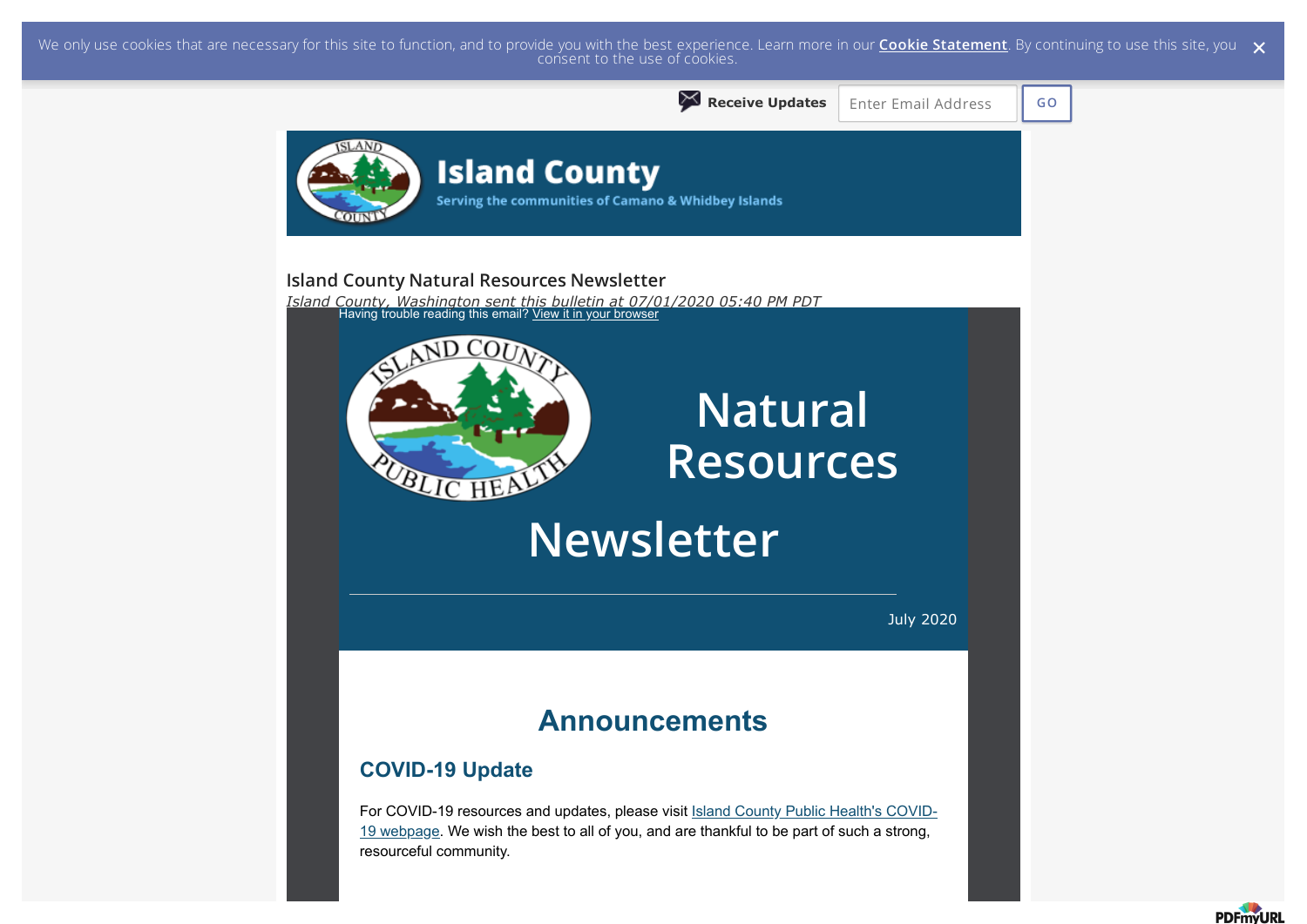## **Program Updates**

#### **Island Local Integrating Organization (ILIO)**

The next ILIO Technical Committee meeting will be held Tuesday, July 14 from 1-3pm via WebEx.

The next ILIO Executive Committee meeting will be held Wednesday, July 22nd from 10- 11am. Check here for more meeting details. The Technical Committee is invited to attend.

Puget Sound Partnership and the Northwest Indian Fisheries Commission invite you to participate in our next virtual Puget Sound Days on the Hill session on **Friday, July 10 from 1-2:30pm PDT**. We'll continue to discuss stimulus funding, Puget Sound restoration and protection, salmon recovery, and the powerful economic benefits of ecological restoration projects with **Representatives McMorris Rodgers, DelBene, and Larsen.** Each member of Congress will speak for about 25 minutes and answer moderated questions. Participants are invited to submit questions in advance when registering. **Advanced registration for each event is required and will close at 1pm PDT the day before the event. Please click here to register for the July 10 session.** We will send regular announcements with confirmed speakers for that week as well as a registration link for each event. You can also check

https://www.psp.wa.gov/psdoth2020.php for the latest information.

Be sure to check **ILIO's website** for meeting agendas and minutes!

#### **Marine Resources Committee (MRC)**

The next MRC meeting will be held Tuesday, July 7 from 3-5pm via WebEx.

Looking for a creative outlet for your kids? The MRC and Sound Water Stewards are hosting an art contest! Students in Island County entering grades 2-7 are invited to submit original artwork depicting a Salish Sea animal of their own design, and name their newly designed species. Entries are due by **Friday, July 17.** More information can be found here.

Did you know that 12,000 crab pots are lost in Puget Sound every year? This has an impact on the marine environment as well as the number of harvestable crabs. We have some great information below to help you keep your pot and catch more crab!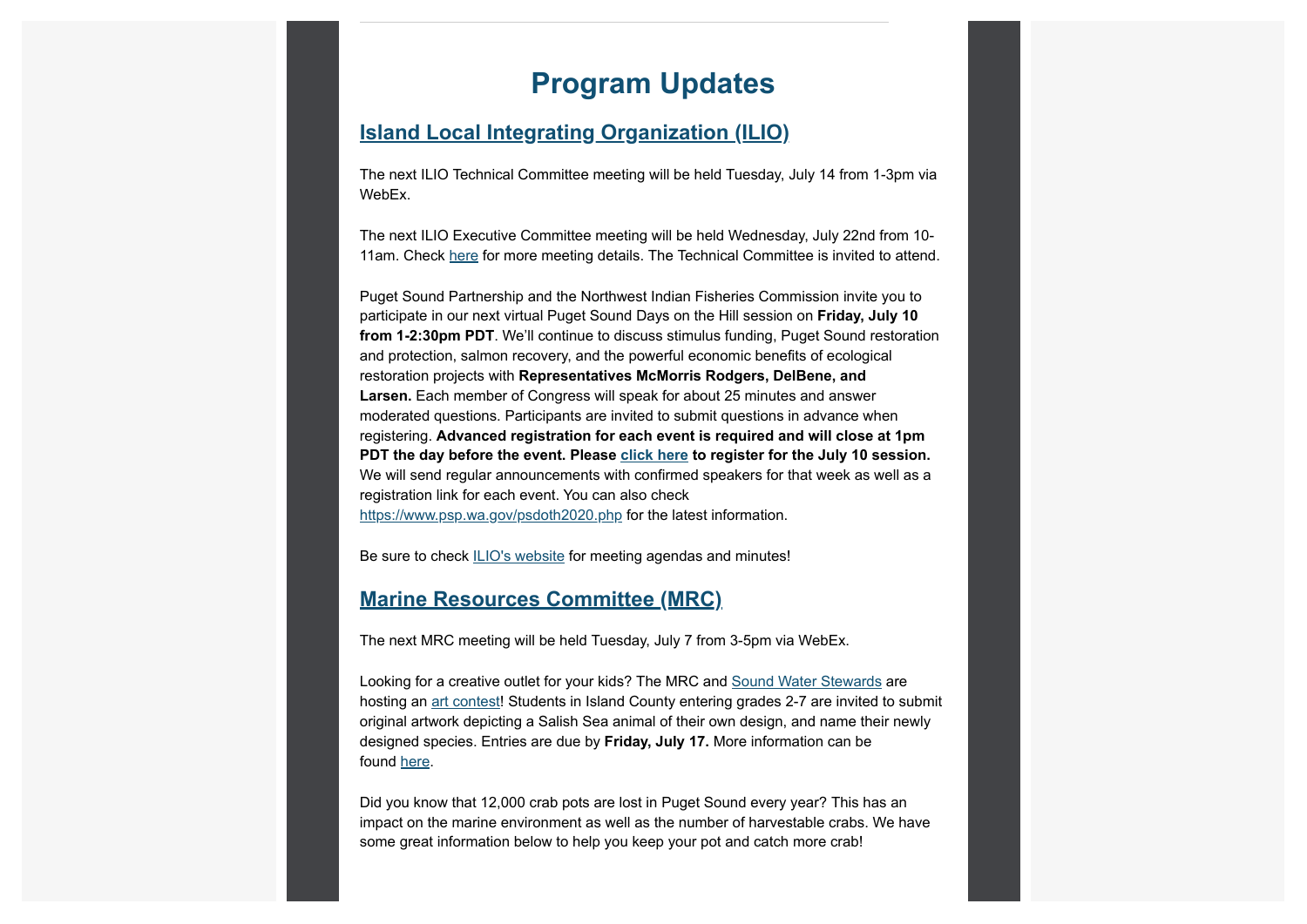- The Northwest Straits Foundation hosted a virtual crabber workshop, which covered crab management, recreational rules, crab gear and best practices. It is informative for new and experienced crabbers alike. Watch it here! Click here for an audio-only version.
- Would you like some free resources? Packets with information about how to avoid losing your pot, as well as a length of escape cord and a crab gauge are available for pickup on Camano and Whidbey Islands.
	- On Camano, packets are available on the informational table inside the Camano Annex, or you can contact volunteer Scott Chase.
	- On Whidbey, packets will be available on a table outside of the Island County Natural Resources office located at 504 Haller St, Coupeville. The table will be outside every Monday during July from 9am-12pm, weather permitting. If you would like to pick up materials outside of this timeframe, please contact Anna Toledo.
- Want to know how to get a crabbing license, properly report your catch, and check what areas are open? Visit the WDFW page on recreational crabbing.

Be sure to check MRC's website for meeting agendas and minutes!

#### **Salmon Recovery**

The Salmon Recovery Technical and Citizens Committee (SRTCC) approved the final ranking for this year's Salmon Recovery Funding Board (SRFB) project proposals. They are:

- 1. Hoypus Point Armor Removal (20-1124) which will provide designs, cost estimate and permitting for the removal of approximately 250 feet of riprap and fill. (Northwest Straits Foundation)
- 2. Polnell Point Road Armor Removal Feasibility and Design (20-1146) which will explore the feasibility of removing 1,400 feet of armor off the road that connects the tombolo to Polnell Point. Final design and permitting are also part of this proposal. (Northwest Straits Foundation)
- 3. Florence Island Tidal Wetland Acquisition (20-1092) which will acquire 537 acres of former tidal wetlands on the East side of Port Susan. The WRIA 6 lead entity is providing only a small amount of the total cost to our neighboring lead entity for this project. (Stillaguamish Tribe)
- 4. WRIA 6 Nearshore Protection Tool Implementation (20-1134) which will target an important 35 acre former tidal wetland parcel and an adjacent ~20 acre tideland parcel for acquisition and protection. (Whidbey Camano Land Trust)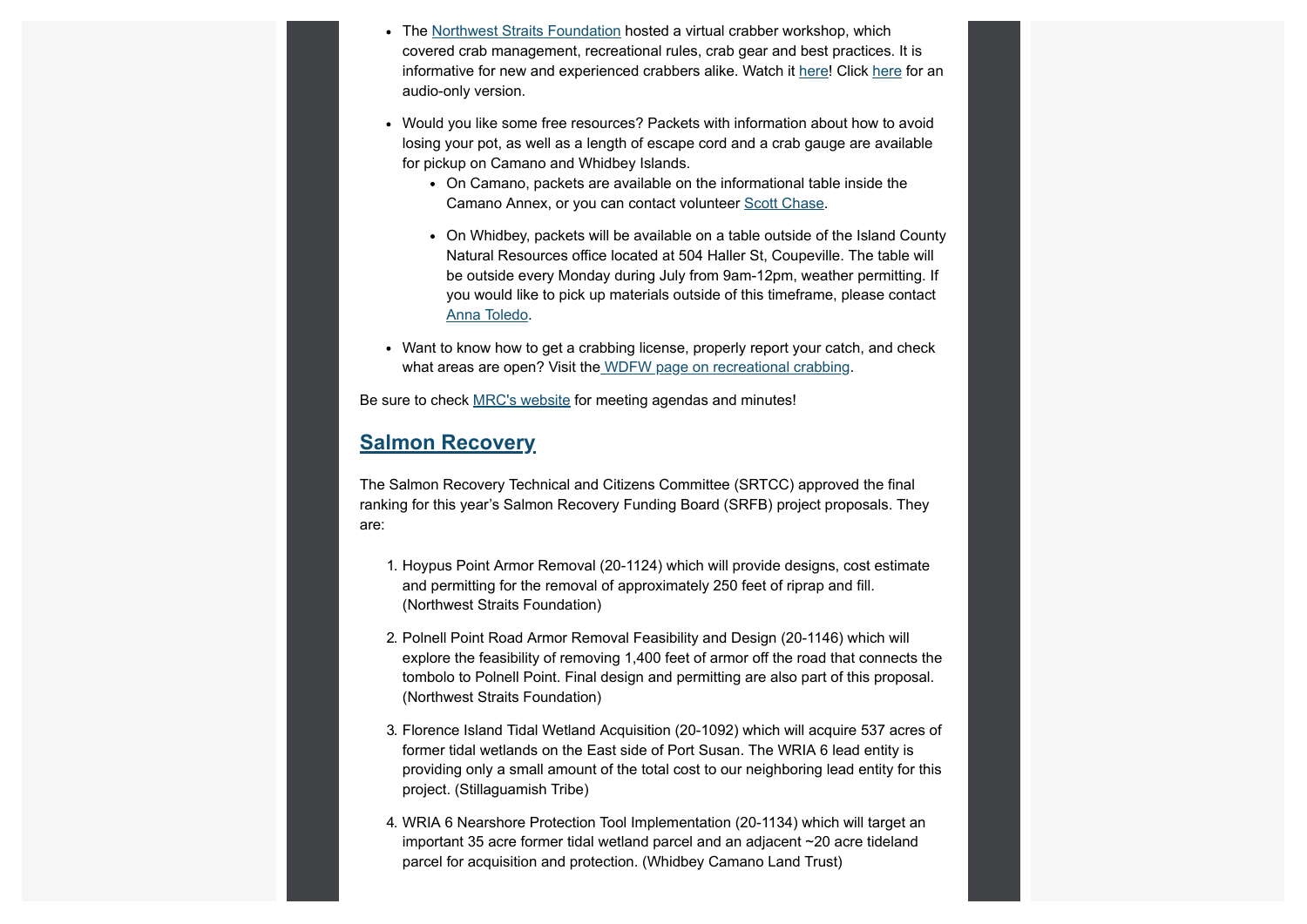Congratulations to the sponsors who developed great projects this year. The next step for these projects is vetting by the Regional Salmon Recovery Organization (the Puget Sound Partnership) and then approval by the SRFB in early September.

SRTCC will discuss its 4-year workplan at the next meeting. It will be held Wednesday, July 15 from 1-3pm via WebEx. Contact Dawn Spilsbury Pucci if you would like to attend. SRTCC meetings are open to the public.

Be sure to check out the Salmon Recovery website for meeting agendas and minutes!

## **Resources and Interesting Reads**

### **Local News**

Read about bark beetles in this Whidbey News-Times article. Our beautiful grand firs are especially vulnerable because of the extra dry conditions of the past few years.

#### **Funding Opportunities**

The National Estuary Program (NEP) Coastal Watersheds Grant (CWG) Program is a nationally competitive grants program designed to support projects that address urgent and challenging issues threatening the well-being of coastal and estuarine areas within determined estuaries of national significance. For more information and to download their 2020 Request for Proposals, visit their website. Letters of intent are due Friday, August 7. A recorded webinar is available here.

#### **Learn**

The Pacific States and British Columbia's Oil Spill Task Force is hosting the 2020 Salish Sea Shared Waters Forum virtually on October 14 and 15. The goal of the forum is to exchange information to enhance oil spill prevention, preparedness and response to minimize impact of oil spills to the Salish Sea (the shared waters of Washington and British Columbia), and identify next steps needed to keep momentum. You will be able to register here.

The Power of Kelp - this short video dives into the world of kelp in Puget Sound. Learn about harnessing the power of kelp to improve growing conditions in the water for shellfish and out of the water when applied to farmland.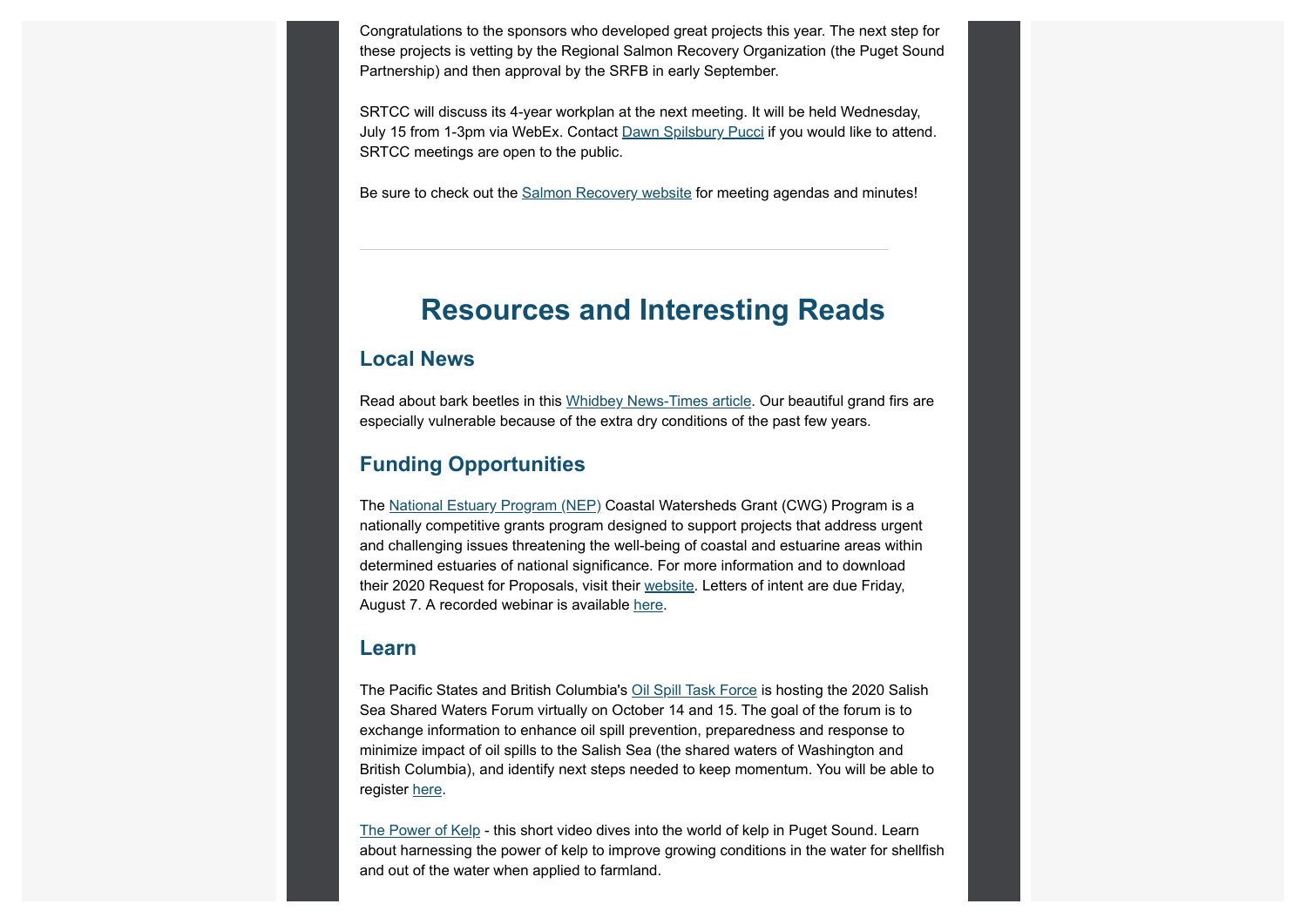Are you looking to expand your perspective about the ways in which environmentalism intersects with social justice and equality? Watch a bunch of webinars here. Or, read articles about it here, here, and here.

Whidbey Island Conservation District and Island County Natural Resources have partnered to produce a seasonal weed bulletin (click here for the most current one). It spotlights the noxious weeds to be on the lookout for during that season. Click here to get on the mailing list! To see a list of all Island County's noxious weeds, visit here.

Seattle's enhanced seawall "may be boosting the fitness and chances of survival for young salmon as they migrate through a treacherous section of waterfront on their way to the ocean." Read about it here! See photo below.

"The pinto abalone was a popular sport catch for divers in the Salish Sea until its numbers plummeted to near extinction. Now, the delicious marine snail is on the endangered species list and the focus of an ambitious hatchery and replanting program. The search is on for suitable habitat and a broad coalition of partners has released more than 20,000 young pintos into the wild with the hope that the population will start to rebound." Check out this article for more information!

#### **Tools**

On Wednesday, July 15 at 9am PDT, Georgetown Climate Center will be hosting a webinar to launch their new Managed Retreat Toolkit. It combines legal and policy tools, best and emerging practices, and case studies to support peer learning and decision making around managed retreat and climate adaptation.

Flood Factor is an online tool created by the nonprofit First Street Foundation. It's easy to use, and you will be able to see your property's current and future risk of flooding, learn if it has flooded in the past, and understand how flood risks are changing because of the environment.

#### **Act!**

Have a lot of extra woody debris in your yard? Tired from bending over to tend your garden? Worried about how climate change will increase water usage? Hugelkultur might be right for you! Hugelkultur (pronounced Hoo-gul-culture) means hill culture or hill mound. It's a raised garden bed built from the bottom up with woody debris and other compostable materials. Read more about it here and here! Click the photo for a link to its source.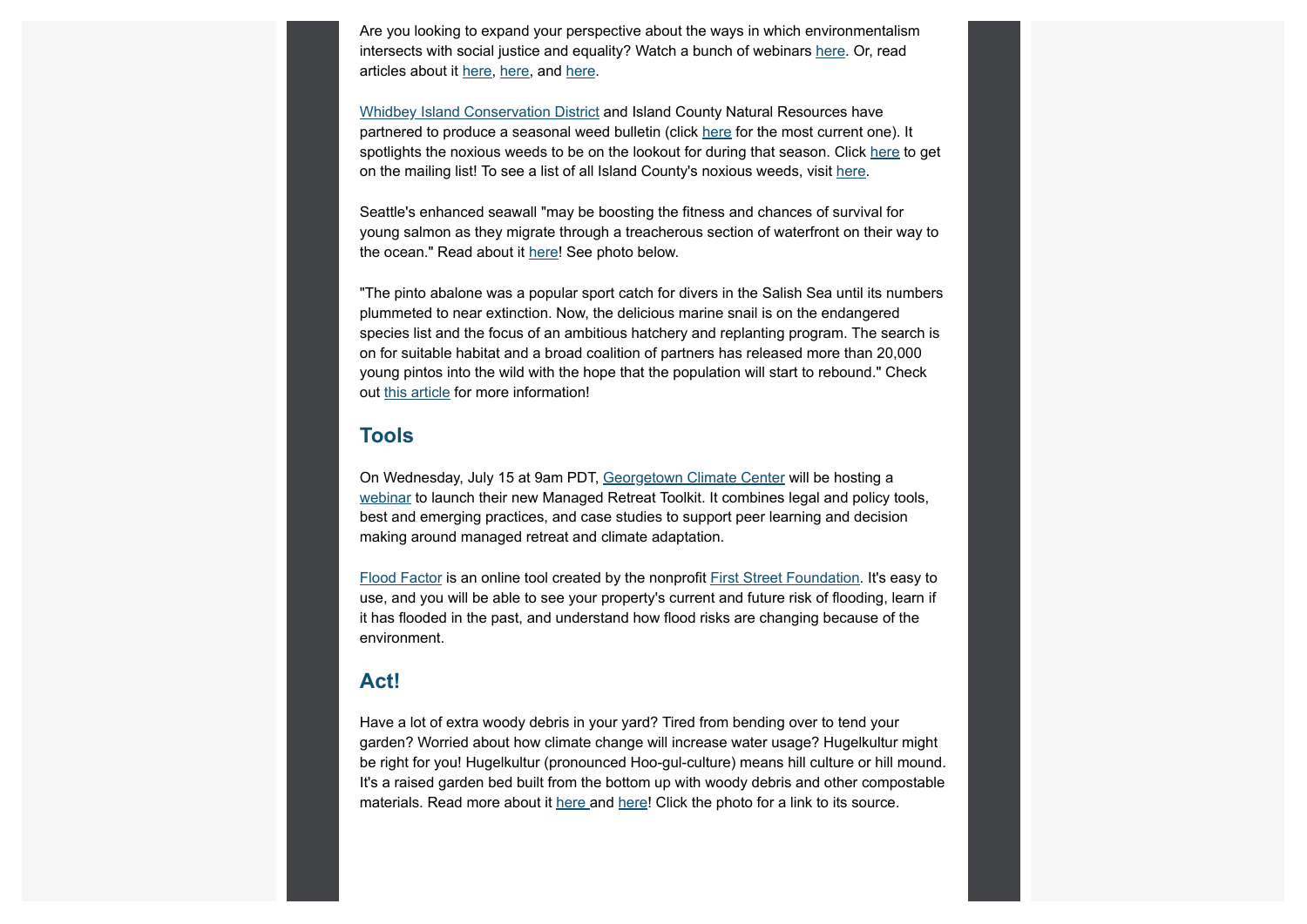





*Juvenile chum salmon swimming along the new Seattle seawall. Photo: Mike Caputo/UW*

# **Events - Attend While You're At Home!**

| Tuesday,<br>July 7 | Learn about local marine species with a virtual field trip to Edmonds<br>Shoreline Sanctuary, led by Snohomish MRC's Susan Tarpley from 1-2pm.<br>Click here to register. |
|--------------------|---------------------------------------------------------------------------------------------------------------------------------------------------------------------------|
| Tuesday,<br>July 7 | The MRC will meet via WebEx from 3-5pm.                                                                                                                                   |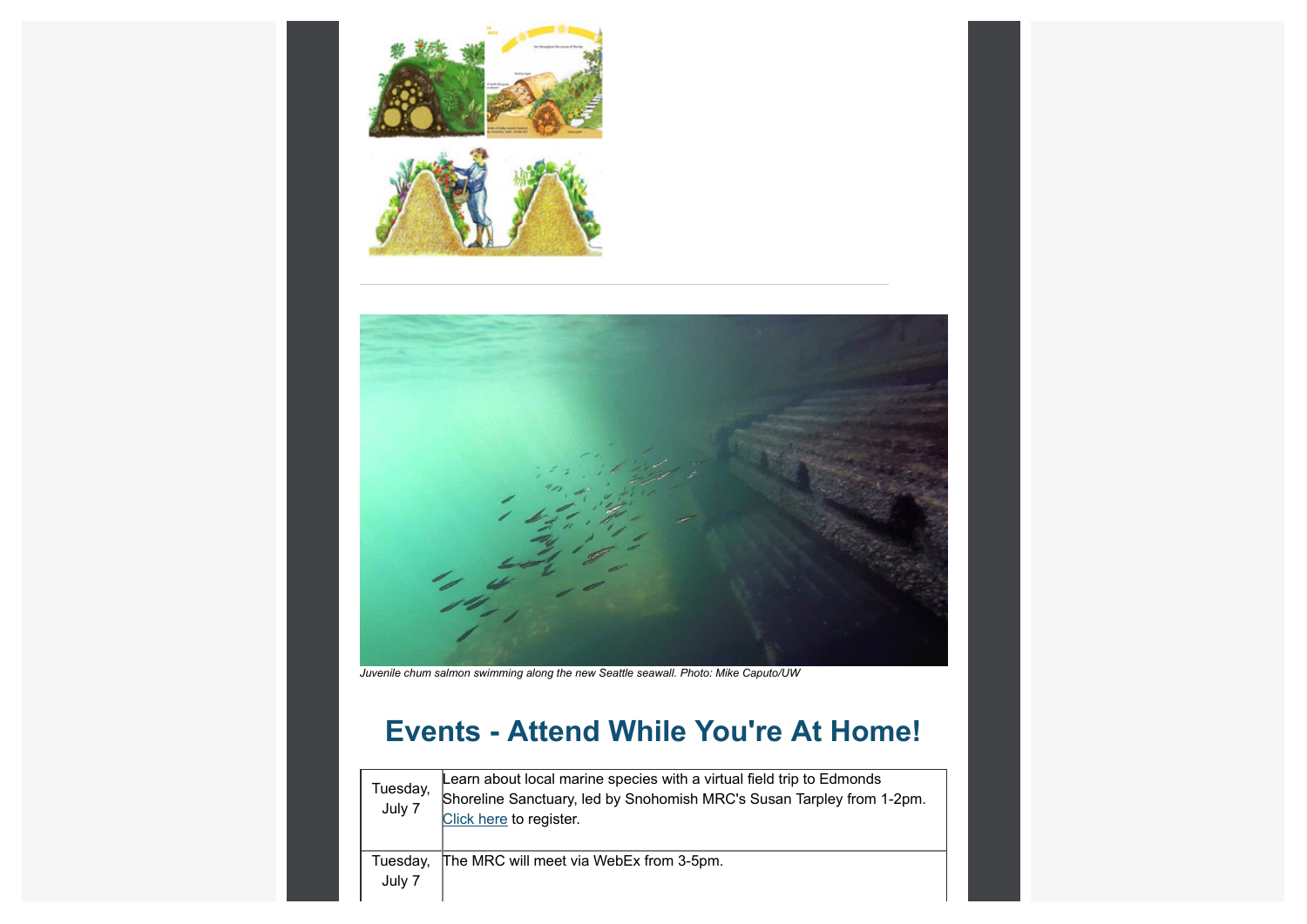| Friday, July<br>10    | The Puget Sound Partnership and the Northwest Indian Fisheries<br>Commission will hold its Virtual Puget Sound Days on the Hill event from 1-<br>2:30. Advance registration is required. Register here.                   |
|-----------------------|---------------------------------------------------------------------------------------------------------------------------------------------------------------------------------------------------------------------------|
| Tuesday,<br>July 14   | The ILIO Technical Committee will meet via WebEx from 1-3pm.                                                                                                                                                              |
| July 15               | Wednesday, At 9am PDT, Georgetown Climate Center will be hosting a webinar to launch<br>their new Managed Retreat Toolkit. Register here.                                                                                 |
| July 15               | $\mathsf{We}$ dnesday, $\mathsf{SRTCC}$ will meet via WebEx from 1-3pm.                                                                                                                                                   |
| Friday, July<br>17    | The Puget Sound Partnership and the Northwest Indian Fisheries<br>Commission will hold its Virtual Puget Sound Days on the Hill event from 1-<br>2:30. Advance registration is required. Visit here for more information. |
| Wednesday,<br>July 22 | The ILIO Executive Committee will meet via WebEx from 10-11am.                                                                                                                                                            |
| Friday, July<br>24    | The Puget Sound Partnership and the Northwest Indian Fisheries<br>Commission will hold its Virtual Puget Sound Days on the Hill event from 1-<br>2:30. Advance registration is required. Visit here for more information. |
| Friday, July<br>31    | The Puget Sound Partnership and the Northwest Indian Fisheries<br>Commission will hold its Virtual Puget Sound Days on the Hill event from 1-<br>2:30. Advance registration is required. Visit here for more information. |
|                       |                                                                                                                                                                                                                           |
|                       | Thank you for your interest in <b>Island County Natural Resources</b> .                                                                                                                                                   |
|                       | For more information, contact Ann Prusha: a.prusha@islandcountywa.gov or 360-678-2347.                                                                                                                                    |
|                       | Stay connected with our <b>Facebook</b> page!                                                                                                                                                                             |